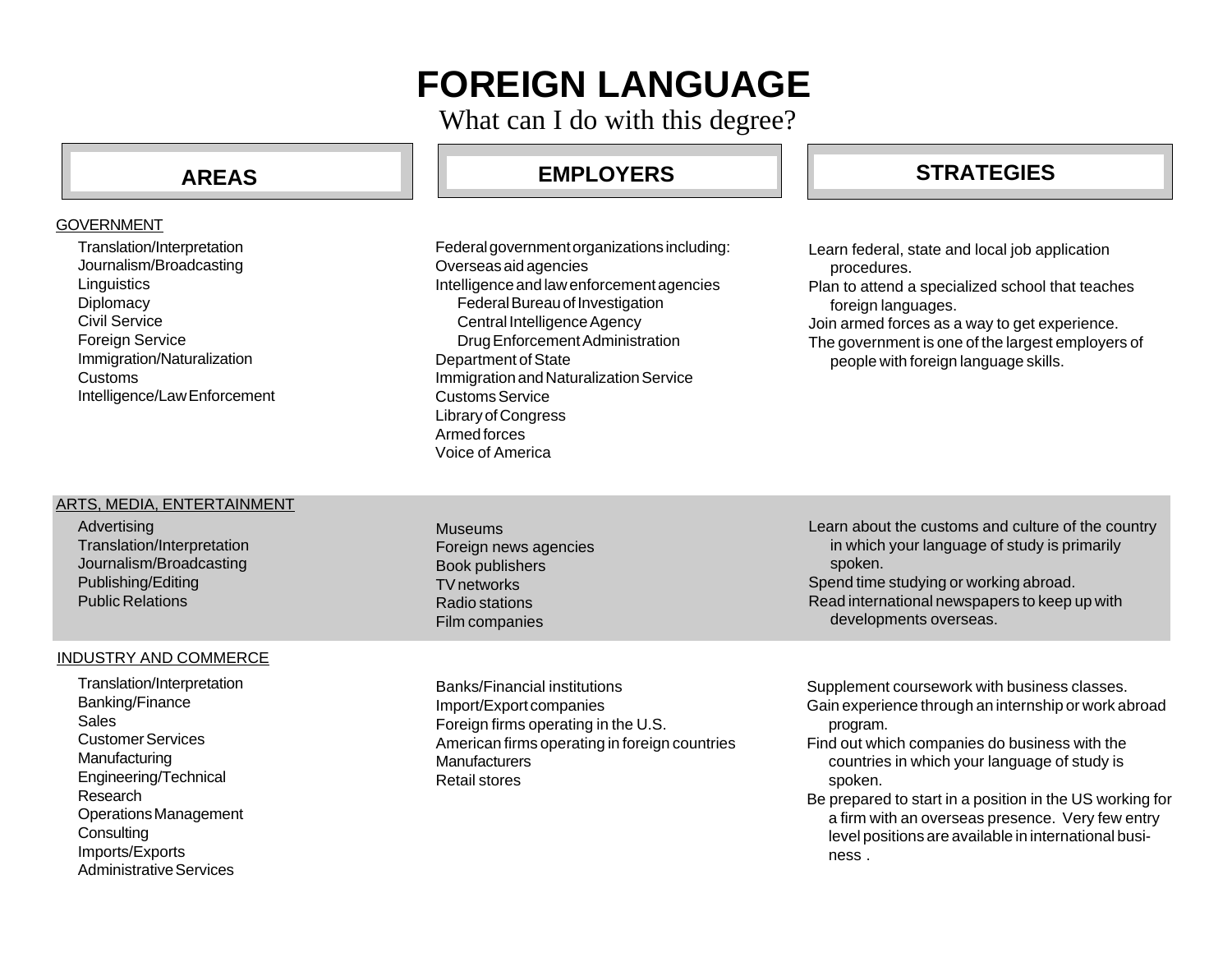|  | (Foreign Language, Page 2) |  |  |
|--|----------------------------|--|--|
|--|----------------------------|--|--|

**AREAS**

# **EMPLOYERS STRATEGIES**

| <b>TRAVEL AND TOURISM</b><br>Translation/Interpretation<br><b>Airline Services</b><br>Management<br><b>Booking and Reservations</b><br><b>Travel Services/Guidance</b>                                                                | Tour and excursion companies<br>Travelagencies<br>Hotels/Motels<br><b>Resorts</b><br>Restaurants<br>Airlines/Airports<br><b>Cruise lines</b><br>Railroads                                                                                                                                               | Take courses in hotel/restaurant administration.<br>Get a part-time job in a hotel or restaurant to gain<br>experience.<br>Spend some time abroad to learn the traditions of<br>fine dining, wines, etc.<br>Brush up on your knowledge of geography.<br>Plan to attend a travel school.<br>Develop office skills such as typing, organizing, and                                                                                                                                                                                                                                               |
|---------------------------------------------------------------------------------------------------------------------------------------------------------------------------------------------------------------------------------------|---------------------------------------------------------------------------------------------------------------------------------------------------------------------------------------------------------------------------------------------------------------------------------------------------------|------------------------------------------------------------------------------------------------------------------------------------------------------------------------------------------------------------------------------------------------------------------------------------------------------------------------------------------------------------------------------------------------------------------------------------------------------------------------------------------------------------------------------------------------------------------------------------------------|
|                                                                                                                                                                                                                                       | <b>Bus lines</b><br><b>Convention Centers</b>                                                                                                                                                                                                                                                           | working with computers.<br>Read international newspapers to keep up with<br>overseas developments.                                                                                                                                                                                                                                                                                                                                                                                                                                                                                             |
| INTERPRETATION/TRANSLATION<br>Interpretation:<br>Simultaneous<br>Consecutive<br>Conference<br>Escort/Guide<br>Judiciary<br>Translation<br>Literary<br>Localization<br>Medical                                                         | Freelance<br>Educational services<br><b>Business services</b><br>Government agencies<br>Healthcare organizations<br>International organizations<br>Courts<br>Publishers                                                                                                                                 | Develop a "near perfect" knowledge of a second lan-<br>guage. Seek out any opportunity to converse with<br>native speakers to better learn the language.<br>Gain experience through internships or volunteering.<br>Learn a third language for great job opportunities.<br>Develop aptitude with computers and the Internet.<br>Most people who work in this field freelance.<br>Freelancers who have expertice in a particular area<br>such as law or medicine may find more opportuni-<br>ties.<br>Seek certification or accreditation from an interpreta-<br>tion/translation organization. |
| SERVICE AND EDUCATION<br>Translation/Interpretation<br>Teaching<br><b>Educational Administration</b><br>Linguistics<br><b>Civil Service</b><br>Social Work<br><b>Mission Work</b><br><b>Library Science</b><br><b>Health Services</b> | <b>Hospitals</b><br>Religious and volunteer organizations<br>International organizations<br>Law enforcement agencies<br>Social service agencies<br>Universities/Colleges<br>Pre-schools<br>K-12 schools<br>Professional language schools<br>English language institutes<br>Overseas dependents' schools | Obtain state teacher licensure for K-12 teaching.<br>Develop superior written and oral communication<br>skills in the English language including proper<br>sentence structure and comprehensive<br>vocabulary.<br>Notify local hospitals, schools, and chambers of<br>commerce of your availability to translate or<br>interpret for international visitors.<br>Minor or double major in another subject that you<br>could also teach.<br>Consider teaching English in another country.                                                                                                        |